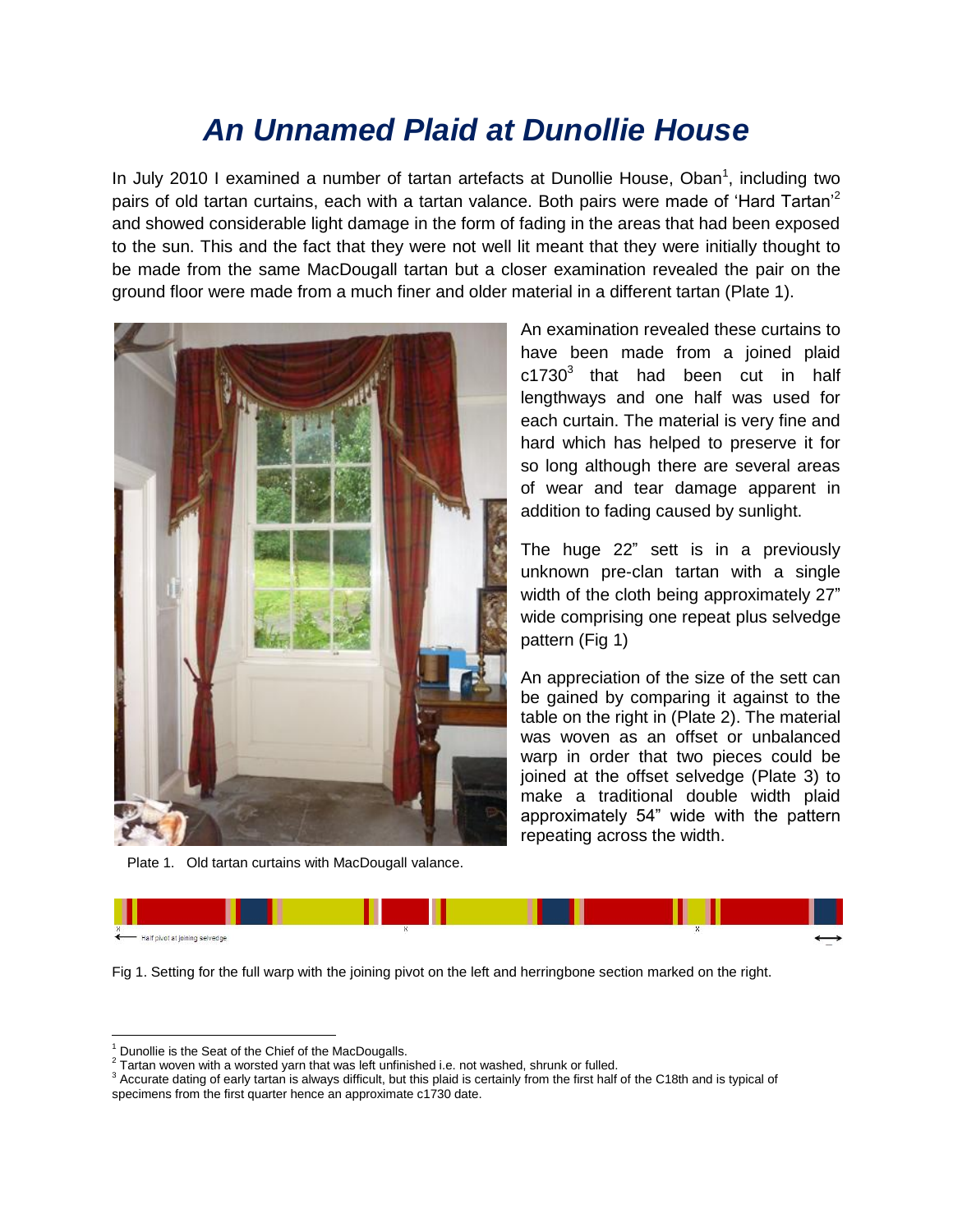



Plate 2. Curtain opened to show the size of the sett

Plate 3. Centre join on the green pivot of the original plaid.

The selvedge that was intended as the outer edge was finished with a herringbone motif typical of plaids of the first half C18th. The braiding on one side of the curtains is early C19th and



Plate 4. Herringbone selvedge and original shades.

indicates that the plaid was probably recycled c1800-30 as part of the Highland Revival. When reused, the outer edge was turned and bound which protected the original colours. The herringboning and the fading effect of over 100 years' exposure to direct light can be seen (Plate 4).

Although not yet analysed, the original dyestuffs were almost certainly imported cochineal and indigo for the reds and blue respectively plus indigo and an unknown yellow source (probably a local dye) for the green which is now much faded and appears a yellowishbrown.

The two curtains are 9' x 54" and the bottoms retain the turn ends of the original plaid which means that it was almost certainly simply cut in half and that the original was an 18' (6 yard) double plaid. The fineness of the weave means that that amount would not have been too heavy to wear and it could certainly have been used as a belted plaid.